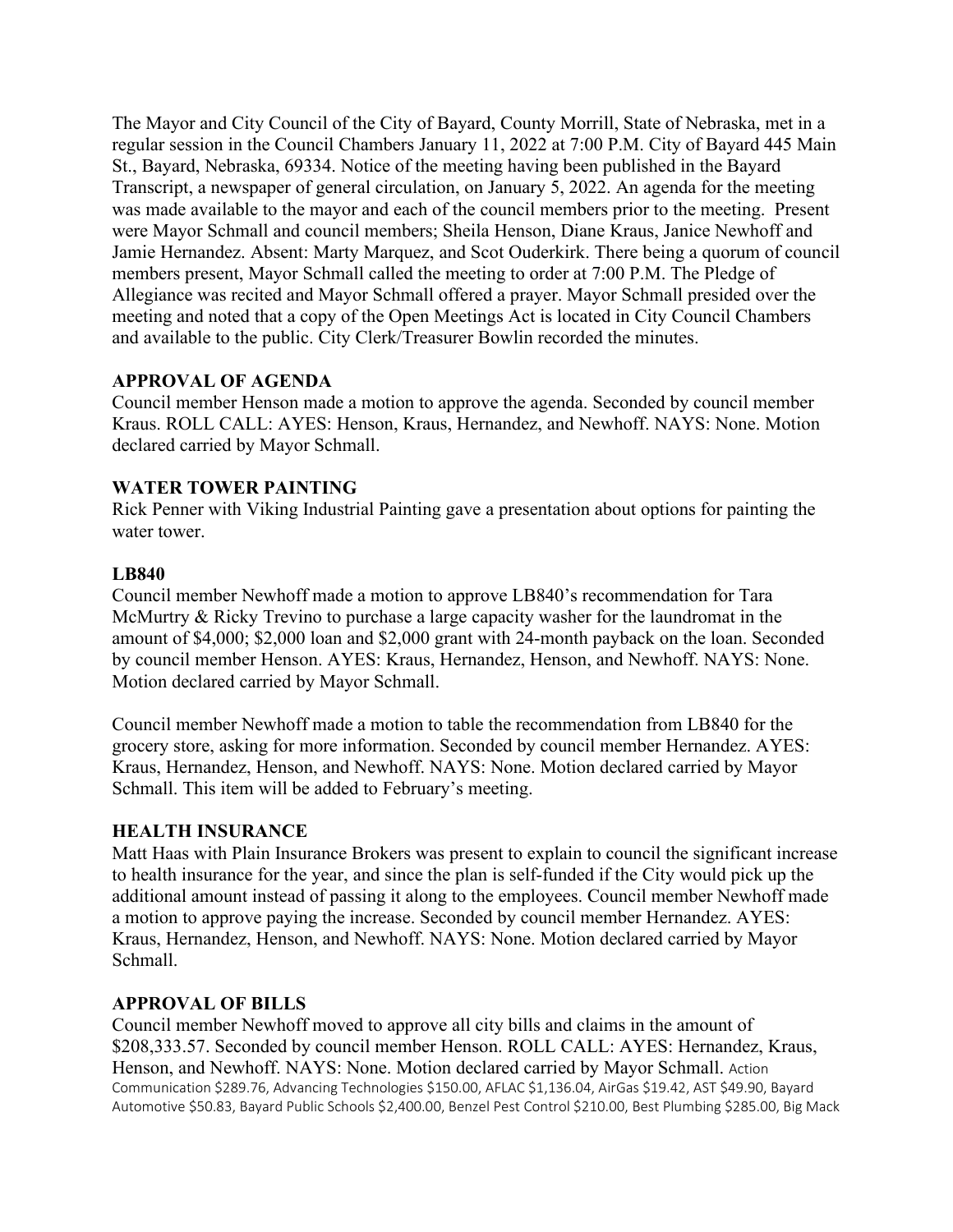HVAC \$1,322.02, Black Hills Energy \$2,030.40, Blue 360 \$257.15, Bluffs Sanitary \$1,159.00, Border States \$480.00, Bound Tree \$89.97, Capital Business System \$271.87, CenturyLink \$135.18, Charter \$1,605.48, Child Support of WY \$298.14, CRPPD \$138.85, City of Gering \$11,608.09, Community Pharmacy \$10.00, Connecting Point \$90.76, Credit Management \$296.24, Culligan \$176.50, Diabetes Self-Management \$16.97, Dollar General \$6.50, Dutton-Lainson \$4,226.99, Enviro Service \$40.00, Food Network Mag \$34.97, Frank Parts \$32.52, Fremont Motors \$51.97, Fyr-Tek \$33,269.85, General Consolidated \$100.00, GreatAmerica \$235.00, Ideal Linen \$203.88, Imperial Pump Solutions \$800, Independent Plumbing \$249.25, Ingram \$658.45, Kuskie \$383.43, Leland Michael Construction \$6,625.00, Lincoln Nat. Life \$209.21, MC Schaff \$800.00, Menards \$81.46, Midwest Radar \$120.00, Midwest Salt \$5,659.14, Morrill Co Attorney \$150.00, Morrill Co Sheriff \$1,000.00, MEAN \$31,465.60, Municipal Supply \$850.32, NDEQ \$115.00, NE Child support \$1,144.64, NMPP \$1,650.00, NPPD \$49.50, Nippon Life \$1,490.62, NMC \$730.74, NW Pipe Fittings \$317.01, John Hancock \$2,159.28, One Call Concepts \$14.58, OPTK \$150.00, Panhandle Geo \$270.00, Quadient \$2,136.59, Railroad Mgmt \$692.11, Rocky Mountain Air \$143.00, Roberta Rummel \$40.62, Russell Industries \$1,286.00, , Scb Co \$34.00, Slate Rock \$113.21, Staples \$679.45, Star Herald \$299.00, Transcript \$149.22, 21st Century \$20,037.96, US Bank \$2,245.52, Viaero Wireless \$52.42, Western States Bank \$353.06, Payroll \$59,661.11, Total =\$208,333.57.

# **CHIMNEY ROCK VILLA**

Council member Newhoff moved to approve the Chimney Rock Villa Bills & Claims in the amount of \$287,606.67. Seconded by council member Henson. ROLL CALL: AYES: Kraus, Henson, Hernandez, and Newhoff. NAYS: None. Motion declared carried by Mayor Schmall.

Council member Henson moved to approve Lisa McDermed as Administrator at Chimney Rock Villa as of January 4, 2022. Seconded by council member Newhoff. ROLL CALL: AYES: Kraus, Henson, Hernandez, and Newhoff. NAYS: None. Motion declared carried by Mayor Schmall.

Council member Kraus moved to approve Lisa McDermed become a signer on all bank accounts for Chimney Rock Villa and removing Kim Burry. Seconded by council member Henson. ROLL CALL: AYES: Kraus, Henson, Hernandez, and Newhoff. NAYS: None. Motion declared carried by Mayor Schmall.

Council member Newhoff moved to approve the NADC C-4 (immediate Family Member Disclosure Statement) form signed by John McDermed. Seconded by council member Hernandez. ROLL CALL: AYES: Kraus, Henson, Hernandez, and Newhoff. NAYS: None. Motion declared carried by Mayor Schmall.

## **DEPARTMENT HEAD MONTHLY REPORTS**

All department heads gave their reports.

- **UTILITY REPORT –** Fixed Street Lights, Snow removal, Fixed Elect outage, fixed water leak, swept streets, and Maintenance and Shop cleanup.
- **PARK REPORT** made arrangement with Paul Reed for Softball field project, maintenance on equipment and mowers, and helping utility guys when needed.
- **POLICE REPORT** 33 Assist the public, 6 assist other agencies, 3 accident investigations, 5 citation violations, 8 warning violations, 11 complaints, 12 investigations.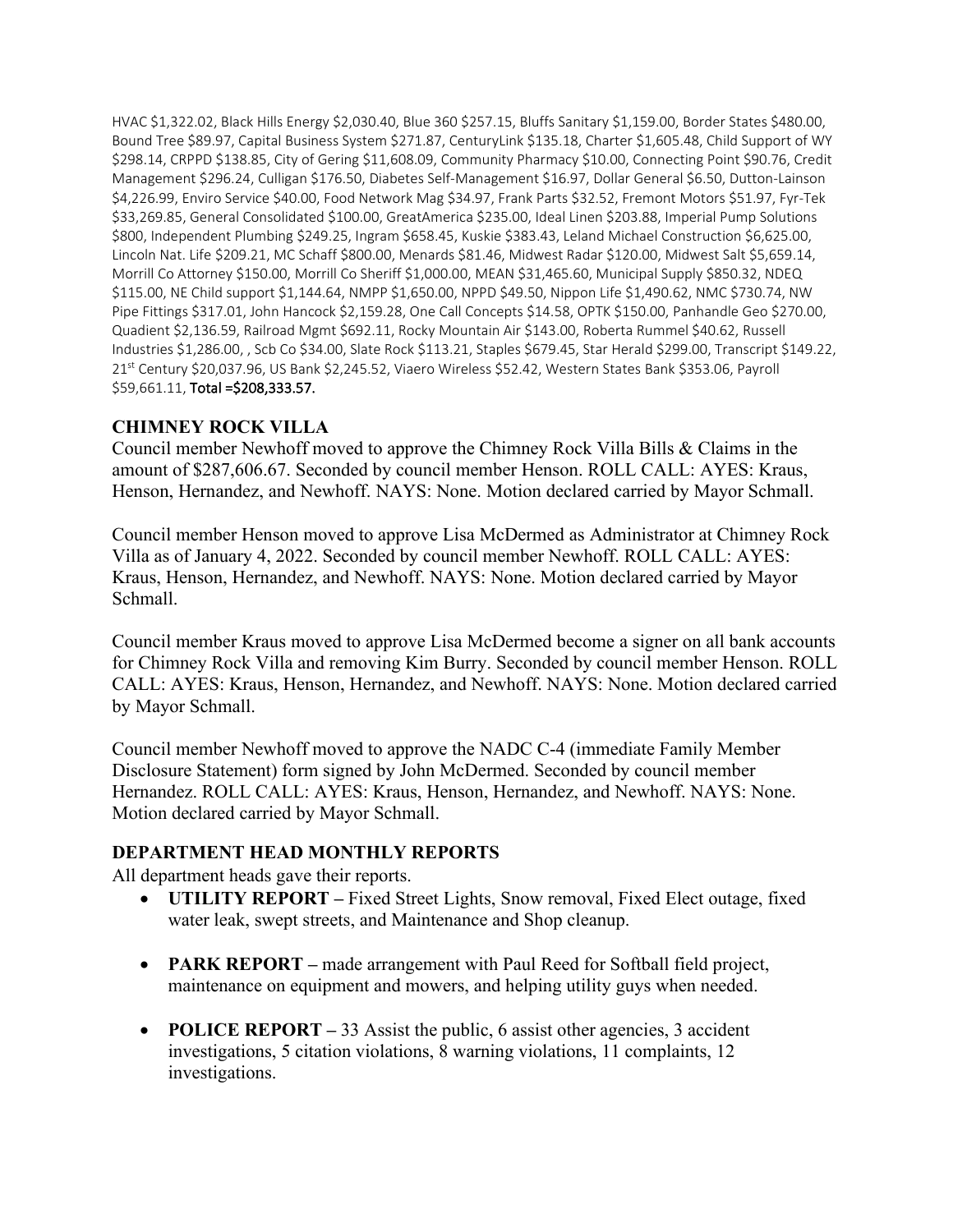- **LIBRARY REPORT** There were 570 books checked out in the month of December, the computer was used 23 times, 174 books checked out through overdrive, signed papers for both grants that were awarded to us, planning for summer reading.
- **OFFICE REPORT –**Monthly and yearly reports, payroll and W2's, Meetings, sent in letter of intent for Community Center planning grant.
- **FIRE DEPARTMENT** Chief's report- 2 Hay fires 2 calls, 15 man-hours, 15 people per call. Rescue report- 7 Transports to RWMC, 2 tiered with Valley, 1 no transports, 2 transports by Valley – 10 calls, 10 points of contacts – Unit 991 153.6 miles w/ patient 329.1 total miles; Unit 992 0 miles with patient 0 miles total. 14 hours 26 minutes in service. Training Report- Extrication Videos 8 people 24-man hours.

## **CONSENT AGENDA**

Council member Newhoff moved to approve the consent agenda which included minutes from December 14th regular meeting; Treasurer's reports, operational budget, and fire department minutes & roster. Seconded by council member Henson. ROLL CALL: AYES: Kraus, Henson, Hernandez, and Newhoff. NAYS: None. Motion declared carried by Mayor Schmall.

## **SENIOR CENTER**

Council Member Newhoff made a motion to approve the replacement of the back heater at the Senior Center building in the amount of \$2,790.00. Seconded by council member Henson. ROLL CALL: AYES, Henson, Kraus, Hernandez, and Newhoff. NAYS: None. Motion declared carried by Mayor Schmall.

## **WAGES**

Council Member Kraus made a motion to be presented with more information about other city wages for utility employees. Seconded by council member Henson. ROLL CALL: AYES, Henson, Kraus, Hernandez, and Newhoff. NAYS: None. Motion declared carried by Mayor Schmall.

### **ORDINANCE #860**

Council Member Hernandez introduced Ordinance 860 Diagonal Parking Schedules. Clerk/Treasurer Bowlin read the title.

> AN ORDINANCE OF THE CITY OF BAYARD, NEBRASKA AMENDING SCHEDULE II OF SECTION 73 PARKING SCHEDULES, UPDATING DIAGONALL PARKING. PROVIDING FOR REPEAL OF CONFLICTING ORDINANCES; AND PROVIDING FOR AN EFFECTIVE DATE OF THIS ORDINANCE.

## **STREET SUPERINTENDENT**

Council member Newhoff made a motion to approve the mayor's appointment of Jeff Wolfe as Street Superintendent for 2022. Seconded by council member Henson. ROLL CALL: AYES: Kraus, Henson, Newhoff, and Hernandez. NAYS: None. Motion declared carried by Mayor Schmall.